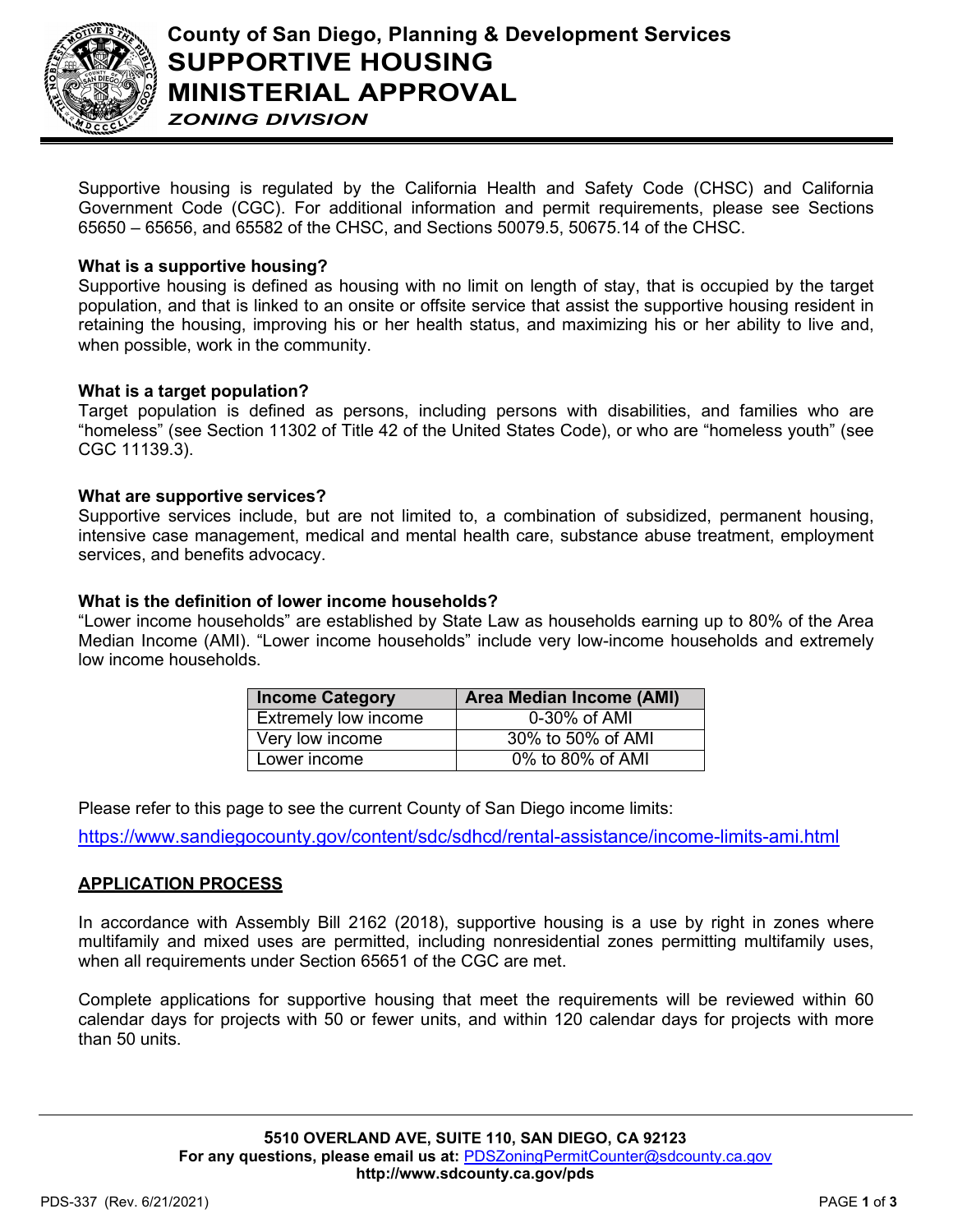

# **County of San Diego, PDS, Zoning Division SUPPORTIVE HOUSING MINISTERIAL APPROVAL**

*Continued*

In order to be processed ministerially, the proposed housing development must satisfy all of the following requirements:

- 1. Units within the development must include a recorded affordability restriction for 55 years.
- 2. All units, excluding managers' units, within the development must be dedicated to lower income households and must receive public funding to ensure affordability of the housing to lower income Californians.
- 3. At least 25% of the units in the development or 12 units, whichever is greater, must be restricted to residents in supportive housing who meet criteria of the target population. If the development consists of fewer than 12 units, then 100 percent of the units, excluding managers' units, in the development shall be restricted to residents in supportive housing.
- 4. Nonresidential floor area shall be used for onsite supportive services in the following amounts:
	- a. For a development with 20 or fewer total units, at least 90 square feet shall be provided for onsite supportive services.
	- b. For a development with more than 20 units, at least 3% of the total nonresidential floor area shall be provided for onsite supportive services that are limited to tenant use, including, but not limited to, community rooms, case management offices, computer rooms, and community kitchens.
- 5. Dwelling units on the site of the supportive housing development must be replaced as required under paragraph (3) of subdivision (c) of Section 65915 of the CGC.
- 6. Units within the development must include at least one bathroom and a kitchen or other cooking facilities, including, at minimum, a stovetop, a sink, and a refrigerator.
- 7. The development must comply with objective development standards and policies that apply to other multifamily development within the same zone.

The developer may request that the County reduce the number of residents required to live in supportive housing if the project-based rental assistance or operating subsidy for a supportive housing project is terminated through no fault of the project owner, if all of the following conditions are met:

- 1. The owner demonstrates that it has made good faith efforts to find other sources of financial support.
- 2. Any change in the number of supportive service units is restricted to the minimum necessary to maintain project's financial feasibility.
- 3. Any change to the occupancy of the supportive housing units is made in a manner that minimizes tenant disruption and only upon the vacancy of any supportive housing units.